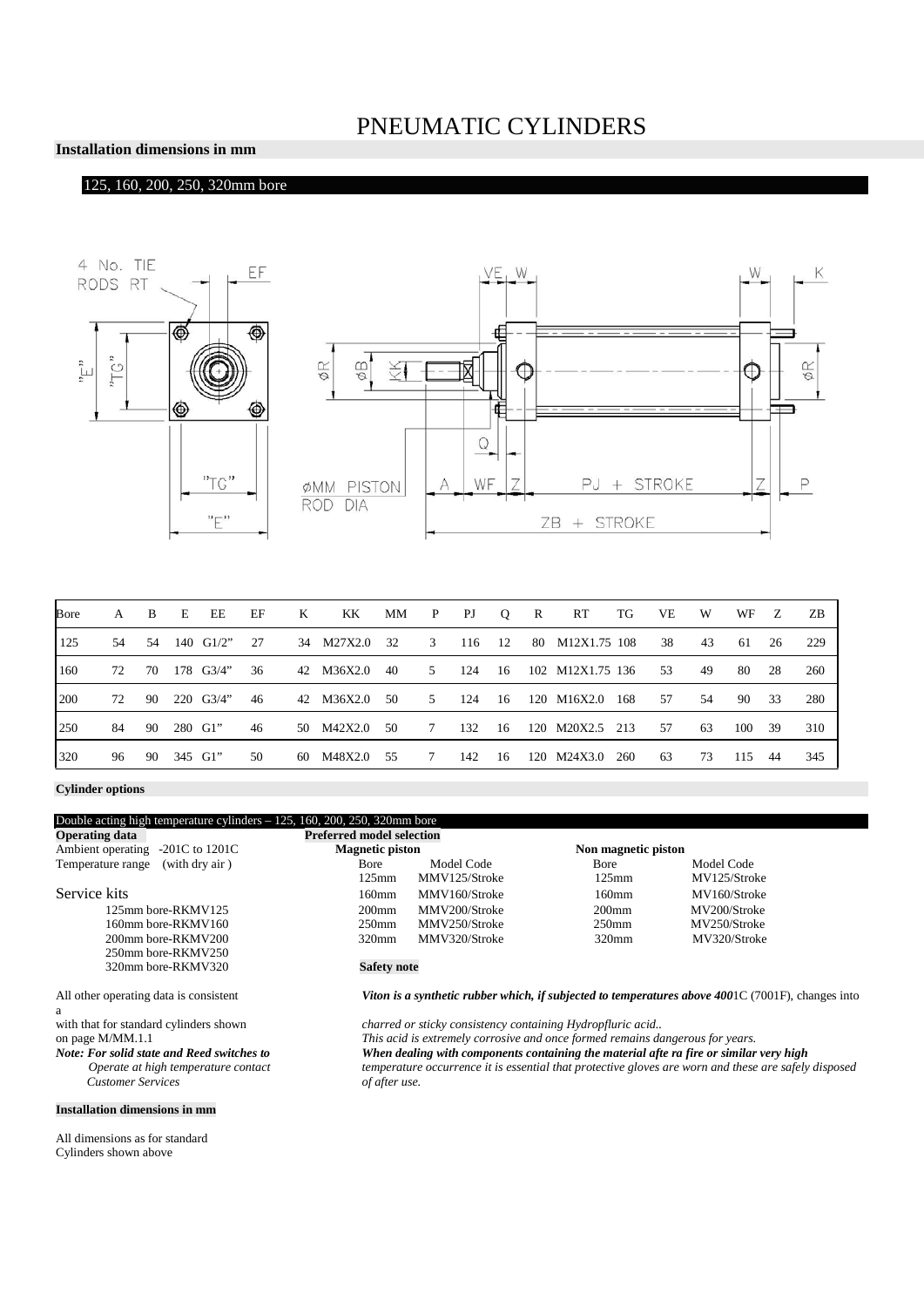## **PNEUMATIC CYLINDERS**

# **Power Cylinders**

# **M/MM RANGE Double Acting BS ISO 6431** 125, 160, 200, 250, 320, mm bore

#### *ROUND BARREL*

 *Simple reliable design Conforms to ISO 6431 and CETOP standards Long seal life Magnetic piston option Adjustable air cushioning Full range of mounting accessories*

| <b>Operating data</b>               |                                                                                                    |                                                                                                                                                       |  |  |  |  |  |
|-------------------------------------|----------------------------------------------------------------------------------------------------|-------------------------------------------------------------------------------------------------------------------------------------------------------|--|--|--|--|--|
| <b>Standards</b>                    |                                                                                                    | <b>BS ISO 6431</b><br>CETOPRP53P<br>BS4862 Part 2: 1983                                                                                               |  |  |  |  |  |
| Operating pressure                  |                                                                                                    | 1 to 10 bar                                                                                                                                           |  |  |  |  |  |
| Ambient operating temperature range |                                                                                                    | 01C to +801C (201C to +801C with dry air)                                                                                                             |  |  |  |  |  |
| Cushioning                          |                                                                                                    | Fully adjustable air cushioning at both ends                                                                                                          |  |  |  |  |  |
| Cushioning length                   |                                                                                                    | $125$ mm bore $-14$ mm<br>$160$ mm bore $-19$ mm<br>$200$ mm bore $-19$ mm<br>$250$ mm bore $-24$ mm<br>$320$ mm bore – $26$ mm                       |  |  |  |  |  |
| Type of connection                  |                                                                                                    | Screwthread                                                                                                                                           |  |  |  |  |  |
| Port size                           |                                                                                                    | 125mm bore – G $\frac{1}{2}$ "<br>160 and 200mm bore $-$ G3/4"<br>250 and 320mm bore $-$ G1"                                                          |  |  |  |  |  |
| Materials of construction           | Barrel<br>Piston rod<br>Piston<br>End covers<br>Tie rods<br><b>Seals</b><br>High temperature seals | Anodised aluminium alloy<br>Chrome plated carbon steel<br>Aluminium alloy<br>Aluminium alloy<br>Bright drawn medium tensile steel<br>Nitrile<br>Viton |  |  |  |  |  |
| Operating medium                    |                                                                                                    | Compressed air, filtered and non lubricated or lubricated. If installed in lubricated system use<br>with ISO VG 32 or ISO VG 37 mineral oil.          |  |  |  |  |  |
| Service kits                        | Basic cylinders                                                                                    | $125$ mm bore – RKM $125$<br>$160$ mm bore – RKM $160$<br>$200$ mm bore – RKM $200$<br>$250$ mm bore – RKM $250$<br>320mm bore - RKM320               |  |  |  |  |  |